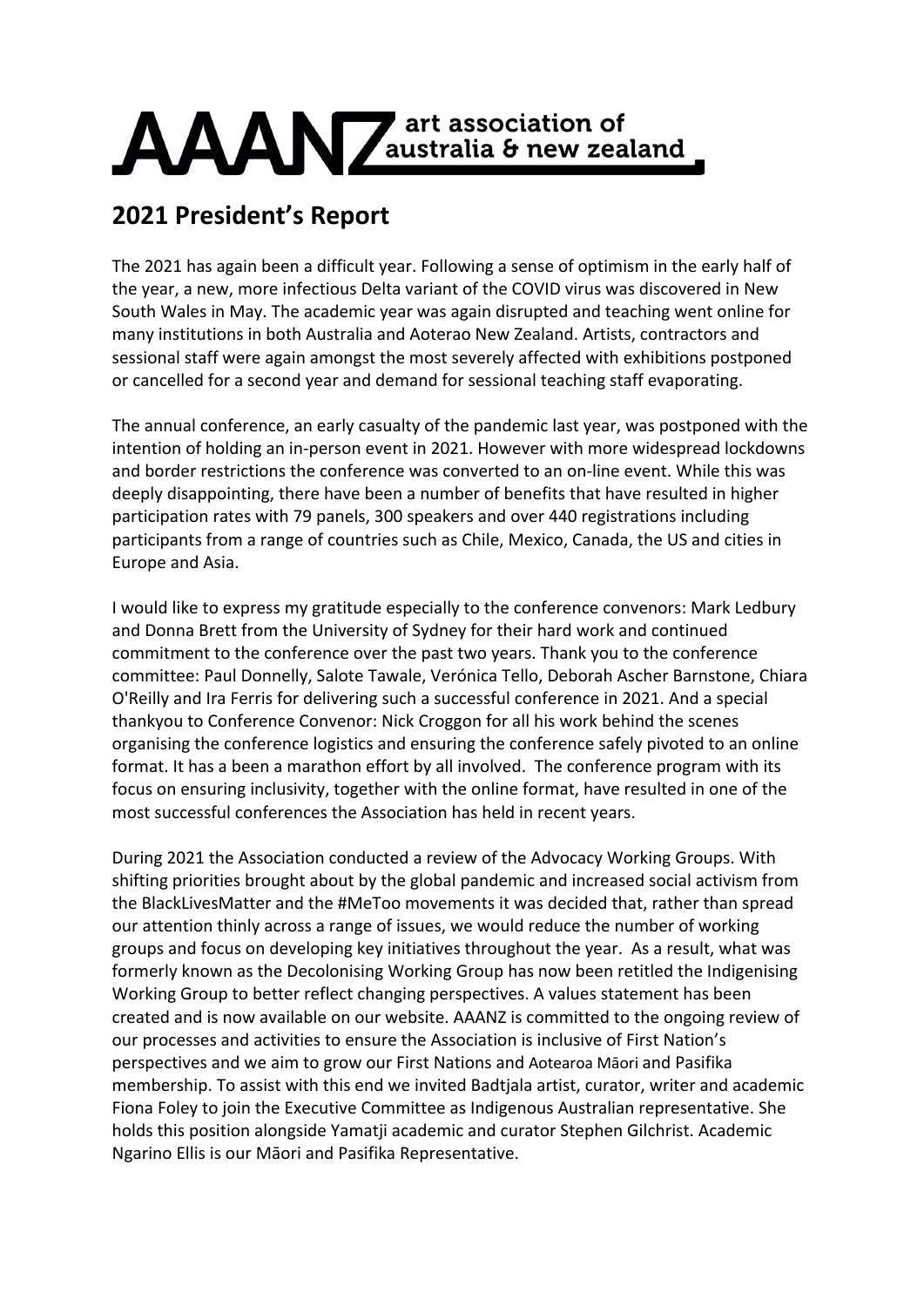A major initiative AAANZ instigated this year is the publishing program for early career researchers. This has been developed by AAANZ in association with publishing house Taylor & Francis, with the intention of publishing a series of three monographs. The series will be divided into two rounds with proposals for the first two monographs selected in the first round in 2022. The program will open early 2022 and eligible members are invited to submit a proposal. This initiative has been developed in recognition of the difficulties recently completed doctorates and early career researchers face getting a PhD published as a book. The selected applicants will receive mentoring and assistance with developing their thesis for publication by the series editors, Rex Butler and Anthony White. I would particularly like to thank Rex Butler who has driven this initiative and Anthony White for assistance developing the program. More information including application deadlines will be available early next year on our website.

The pandemic did not appear to affect interest in the annual prizes this year. Both the Art Writing and Publishing Awards and the Research in Focus Prize received high numbers of submissions. Thank you to all judges together with the sponsors including: Art Monthly; the Australian Institute for Art History, University of Melbourne; Christchurch Art Gallery Te Puna o Waiwhetū; Monash Art Design & Architecture, Monash University; Power Institute, Foundation for Art and Visual Culture, University of Sydney; University Art Museums Australia and Professor Terry Smith, FAHA, CIHA. Their generous support ensures AAANZ is able to recognise outstanding contributions to the field of art publishing and research. For the first time the award winners and judges' comments will be published in the March issue of *Art Monthly*. This is an important initiative that will further promote arts writing in the region and raise the profile of the Awards.

Due to the ongoing impacts of COVID the Research in Focus Prize was held again this year, replacing the annual PhD Prize that usually takes place during the conference. The Research in Focus Prize is a video presentation based on research that aims to support and reward excellence in communication about art history and practice-led research. Thank you to sponsors of the prize Taylor and Francis for their continued support.

Following a review of the PhD Prize conducted this year, it was decided that the Prize will no longer take a presentation format, either as a video or in person. Currently the prize recognises presentation and communication skills rather than the merits of the final submitted exegesis. This decision has been made in response to feedback from entrants, academics and former judges and will better align with the aims of the prize to acknowledge the rigour of research and the quality of the final thesis. Details of the new format of the PhD Prize and entry requirements will be available on the AAANZ website early next year.

AAANZ again partnered with the Australian Institute of Art History in 2021 to administer the Research Grants. Six grants of \$5,000 each were made available to First Nations, emerging, institutional and independent scholars for projects that advance knowledge and research in art history. This year the grant round attracted 30 applicants from Australia and Aotearoa New Zealand, which was a 20% increase upon last year. Thank you to the selection panel: Joanna Mendelssohn, David Hansen and Anne Dunlop for their time and expertise determining the recipients. Grants such as these are particularly important at this time with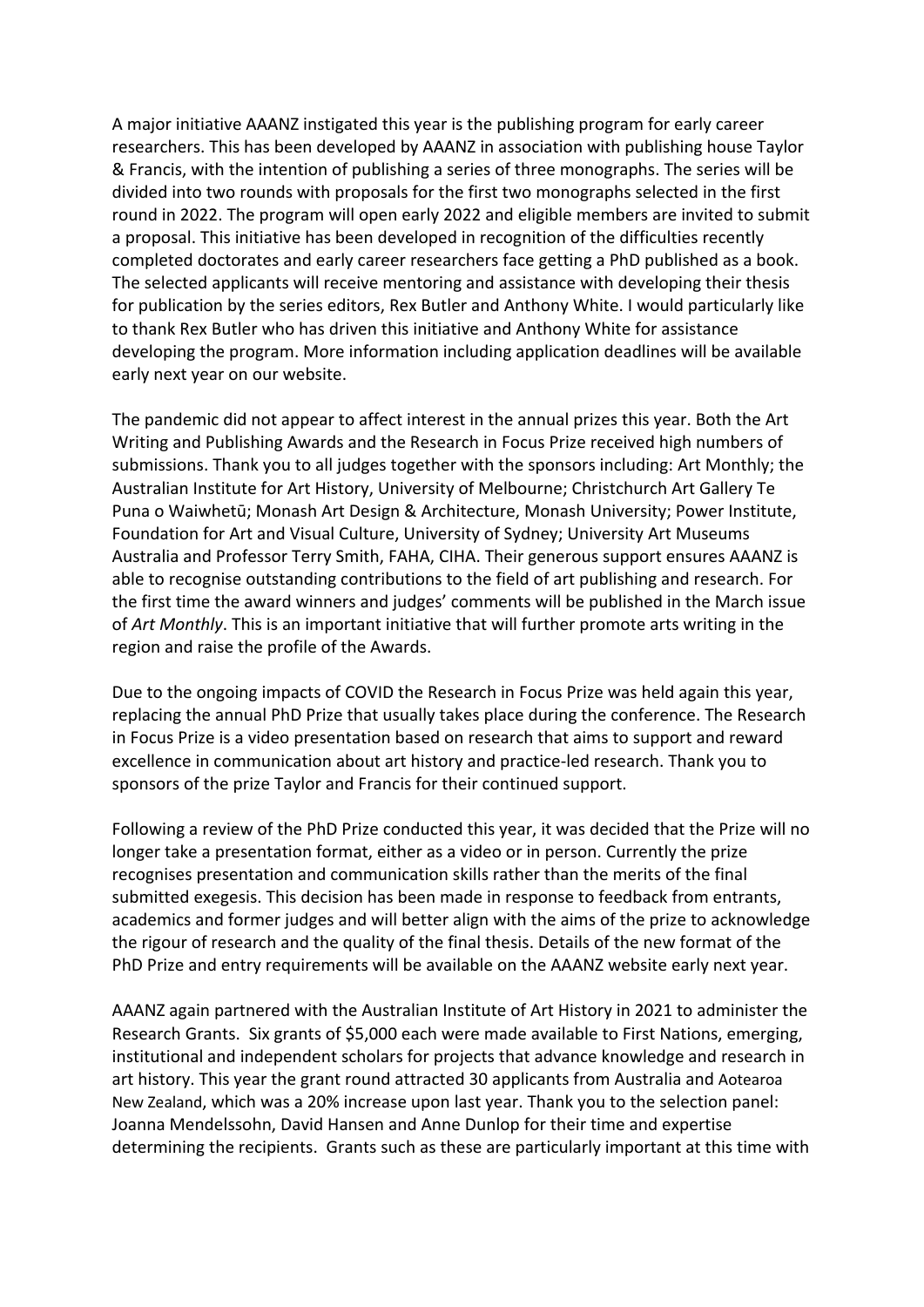so much disruption causing financial hardship for many researchers and I thank AIAH and their donors for making these grants available.

Thank you to the team at the Centre of Visual Arts (CoVA) at the University of Melbourne who are responsible for publishing the *Australia & New Zealand Journal of Art*. I'd particularly like to thank Editor in Chief Ian McLean and Editorial Coordinator Jeremy Eaton who work tirelessly to deliver two issues each year, together with the ANZJA Board hosted by Su Baker, Pro Vice-Chancellor and Director of CoVA and members Ryan Johnston, Director, Buxton Contemporary; Vikki McInnes, Victorian College of the Arts; Christopher Marshall, University of Melbourne; Claire Roberts, University of Melbourne and Anthony White, University of Melbourne. It is gratifying to see the journal go from strength to strength with a publishing program aimed at developing the editorial skills of early career academics. A substantial growth in readership this year of over 30% reflects the importance of the journal, not only for sharing current research and critical thinking, but also in terms of providing a platform for engagement and connection with the research and ideas of other scholars, which is particularly important at a time when other opportunities for engagement are limited.

While it has been a difficult couple of years AAANZ has emerged in a strong position with increased membership and a program that connects members through the annual conference and journal, acknowledges their contributions to scholarship and debate, and fosters a new generation of academics and writers through initiatives such as the publishing program. If we have learnt anything over the past two years of the pandemic, it is the importance of an organisation such as AAANZ which provides avenues for engagement and connectedness around shared values of the importance of visual art, craft and design.

In closing I would like to thank the Executive Committee for their support throughout the year. In particular Katrina Grant, Marketing and Communications Coordinator; Korin Lesh, Treasurer; Anthony White, Advocacy Representative and Rex Butler.

Anthony White is stepping down from the Committee at the end of this year. Anthony has been a stalwart of AAANZ and has served for over 16 years, first as Victorian Representative from 2000 to 2002 and then from 2012 to 2014. He was Treasurer from 2000 to 2005, President from 2014 to 2018 and recently Advocacy Representative from 2019 to 2021. Under Anthony's Presidency the Association developed a number of initiatives including the Directory of Art Historians and Art Researchers in the Asia Pacific Region, launched last year. It continues to grow with 169 entries and is now searchable by country. He conducted a survey of AAANZ members in 2016 and in response to feedback expanded the Executive Committee beyond regional representation to include an Indigenous, Māori or Pasifika, Student, Artist and International representatives to ensure the Executive Committee better understands the needs of members. He initiated the Advocacy Working Groups including the Decolonising Working Group, the Open Access Art History Working Group and the Employment Outcomes Working Group which carried out research to enable the Association to better argue for the tangible employment benefits study in art history and related disciplines brings. As both President and Advocacy Representative he has been involved in numerous campaigns to address issues affecting the sector, particularly recent decisions to reduce university funding and merge departments. His judicious stewardship